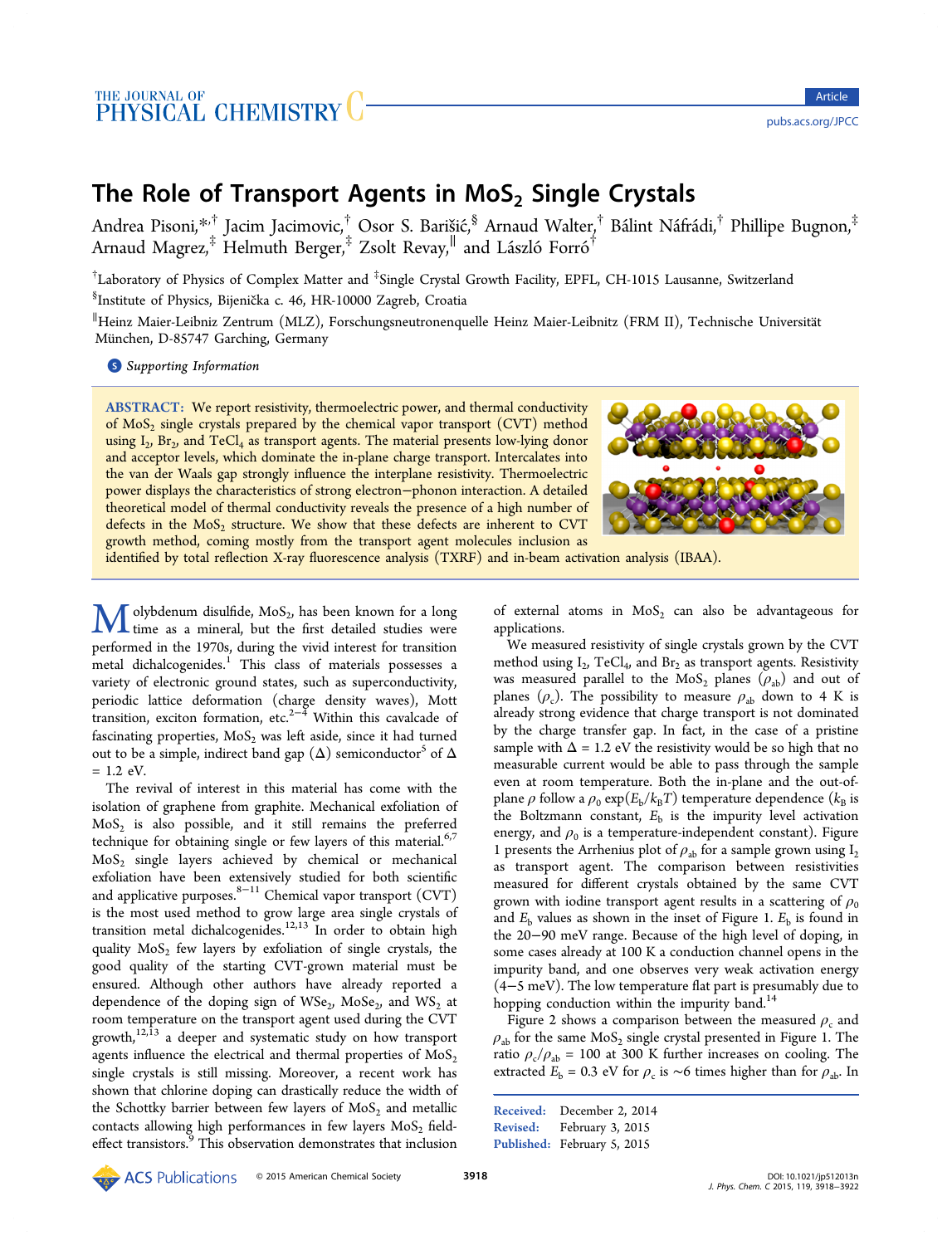<span id="page-1-0"></span>

Figure 1. Arrhenius plot of the temperature dependence of the inplane resistivity of a  $MoS<sub>2</sub>$  single crystal grown using  $I<sub>2</sub>$  as transport agent. The high temperature slope corresponds to a donor level at 50 meV below the conduction band. The different color lines in the inset correspond to resistivities measured for four different crystals obtained by the same CVT growth using the  $I_2$  transport agent.



Figure 2. Arrhenius plot of the temperature dependence of the inplane (red curve) and out-of-plane (blue curve) resistivities for a  $MoS<sub>2</sub>$ single crystal grown using  $I_2$  as transport agent.

the high temperature regime, the temperature-dependent resistivity ratio suggests that the mechanism of conduction is different along the two directions. The higher activation energy for the interplane charge transport can be ascribed to intercalated atoms between the  $MoS_2$  layers. In fact,  $\rho_c$  can be well described by  $\rho_0$  exp( $E_{int} + E_b/k_B T$ ), where the additional energy barrier  $E_{\text{int}}$  is due to hopping process between nearest neighbors.<sup>14</sup> The charge carriers need phonon assisted hopping to get to the neighboring layer, and this phenomenon manifests its[elf](#page-4-0) as an additional activation term in resistivity.<sup>14</sup> Since the phonon assistance is diminishing with the lowering temperature, one observes a strongly increasing resistivity [an](#page-4-0)isotropy.

Whether one deals with a donor or an acceptor impurity level may be deduced from the Seebeck coefficient (S). Figure 3 presents the Seebeck coefficient measured parallel to the  $MoS<sub>2</sub>$ planes for a sample prepared using  $I_2$  as transport agent. The sign of S suggests that at high temperature the dominant type of charge carriers are hole-like (coming from an acceptor level), while at low temperatures the electron like charge carriers dominate (donor level). Furthermore, at room temperature S has a large value of 400  $\mu$ V/K, typical for nondegenerated semiconductors.<sup>15</sup> In the latter case,  $S$  is given by



Figure 3. Temperature dependence of thermoelectric power measured along the  $MoS<sub>2</sub>$  planes for the sample grown by  $I<sub>2</sub>$  transport agent. Electron-like transport at low temperatures and hole-dominated one at high temperatures can be identified.

$$
S = \frac{k_{\rm B}}{e} \left( \frac{E_{\rm b}}{k_{\rm B} T} + \text{const} \right) \tag{1}
$$

where  $e$  is the electronic charge. This expression gives an increase of |S| with decreasing temperature. However, we find that S is temperature independent down to 180 K. Such behavior is characteristic of polaronic charge carriers,<sup>16</sup> which have been observed in other materials like boron carbide<sup>17</sup> and  $TiO<sub>2</sub>$  anatas[e](#page-4-0).<sup>18</sup> In a simplified picture, the charge carrier excited to the conduction band polarizes the lattic[e](#page-4-0) and propagates al[ong](#page-4-0) the lattice surrounded by this polarization. The energy involved in the creation of this new quasi-particle results with large values of S.

Thermal conductivity was measured for the  $MoS<sub>2</sub>$  sample prepared by  $I_2$  transport agent. The results are presented in Figure 4. As for other poorly conducting materials, one may



Figure 4. Temperature dependence of basal thermal conductivity of  $MoS<sub>2</sub>$  single crystal obtained using  $I<sub>2</sub>$  as transport agent. The blue curve represents the fit obtained by using eq 2.

expect that the dominant contributi[o](#page-2-0)n to the thermal conductivity  $(\kappa)$  is of phononic origin. Indeed, assuming an electron density that justifies the usage of the Wiedemann− Franz law, one obtains a very low estimation for the value of the thermal conductivity due to charge carriers, being much less than  $1 \text{ W/(K m)}$ . Therefore, one can safely neglect such term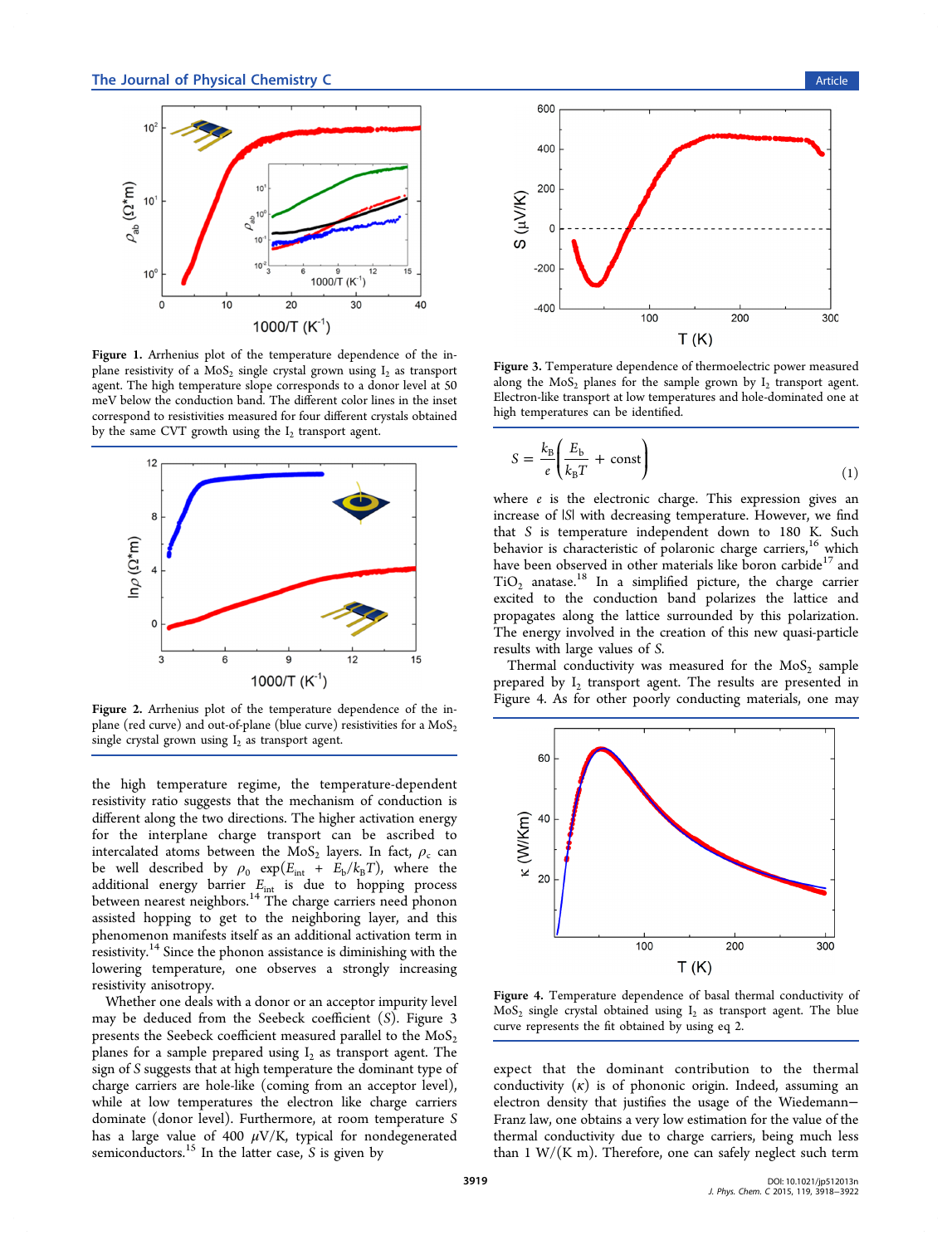<span id="page-2-0"></span>and analyze  $\kappa$  behavior in terms of purely phonon contribution. At room temperature we measured  $\kappa = 15$  W/(K m), a value that is much lower than in other layered materials like graphite  $(\kappa = 2000 \text{ W/(K m)})$ .<sup>19</sup> Room temperature thermal conductivity in a few and single layer  $MoS<sub>2</sub>$  was measured by a few authors. The measure[d d](#page-4-0)ata span between  $\kappa = 30$  and 55  $W/(K m)$ , depending on the layer thickness and the way in which the samples were grown.<sup>20−22</sup> This is a clear indication that impurities and/or strong anharmonicities play a significant role. In particular, from 10 to [300 K](#page-4-0),  $\kappa$  reveals three different temperature intervals: (i) the low temperature regime, below 40 K, where  $\kappa$  quickly diminishes as temperature decreases; (ii) the intermediate temperature regime, from 40 to 70 K, in which  $\kappa$ exhibits a maximum; and (iii) the high temperature part, from 70 to 300 K, in which  $\kappa$  becomes suppressed by temperature. This behavior has strong resemblances to other semiconducting materials and may be investigated in more details in terms of three independent mechanisms (relaxation times) for phonon scattering: Umklapp phonon scattering, impurity scattering, and sample boundary scattering.<sup>23</sup> With these three scattering contributions, in the context of the Callaway formalism, the integral expression for therma[l c](#page-4-0)onductivity due to the phonons is given  $bv^{23}$ 

$$
\kappa = CT^3 \int_0^{\theta_D/T} \frac{1}{a_1 + a_2 T^4 x^4 + a_3 T^3 x^2 \exp[-w_u/T]} \times \left[ \frac{x^4 e^x}{(e^x - 1)^2} \right] dx
$$
\n(2)

with  $C = (k_B/2\pi^2 v_s)(k_B/\hbar)^3$ ,  $x = \hbar \omega / k_B T$ ,  $\theta_D$  is Debye temperature,  $k_B$  the Boltzmann constant,  $\hbar$  the Planck constant, and  $v_s$  the average speed of sound.  $a_1$ ,  $a_2$ ,  $a_3$ , and  $w_u$  are parameters that should be determined from experiments, by using a fitting procedure.

All of the scattering mechanisms in eq 2 are active in the entire temperature range shown in Figure 4, however, not with equal importance. Phonon−phonon interaction is dominant at high temperatures, where, thanks to the th[er](#page-1-0)mal excitations, the phonon thermal occupation is high for almost all wavelengths and accompanied by strong anharmonicities. By lowering T, the phonon thermal occupation decreases and Umklapp scattering becomes less significant, which results in an overall rise of thermal conductivity. Yet, by further lowering the temperature, other scattering processes become more efficient. That is, effects of impurities start to dominate at about 1/5 of Debye temperature  $(\theta_{\text{D}} = 500 \text{ K} \text{ for } \text{MoS}_2^{24})$ . At very low temperatures, only the long-wave phonons remain in the system, with a mean free path being co[nstr](#page-4-0)ained by sample dimensions.

The values found for  $a_1$ ,  $a_2$ ,  $a_3$ , and  $w_u$  of eq 2 are given in Table 1. The corresponding fitting curve is shown in blue in Figure 4, nicely reproducing the experimental data in the entire temperature range. While the Umklapp scattering seems less efficie[nt](#page-1-0) in comparison to results obtained for a semiconductor with similar values of Debye frequency and  $\kappa$  at room temperature (rutile  $TiO<sub>2</sub>$ ),<sup>25</sup> the scattering due to impurities is significantly enhanced for the  $MoS<sub>2</sub>$  sample. For the latter,  $a<sub>2</sub>$ 

Table 1. Fitting Parameters by Using Callaway's Approach

| $a_1/C$             | $a_2/C$ | $a_3/C$              | $w_{\rm u}/C$ |
|---------------------|---------|----------------------|---------------|
| $1.8 \times 10^{6}$ | 0.69    | $2.09 \times 10^{2}$ | 200           |

is 2 orders of magnitude higher than for rutile  $TiO<sub>2</sub>$ . This effect is additionally depicted by a low value of  $\kappa$  at the maximum with respect to the room temperature value, i.e., only a factor of 4, compared to a factor 100 observed in pure rutile  $\text{TiO}_2$ .<sup>25</sup> The expected low-temperature  $T^3$  behavior is suppressed up to very low temperature, well below 15 K, which is the [lo](#page-4-0)west temperature investigated in our experiment in Figure 4. All these findings show that our  $MoS<sub>2</sub>$  sample involves very strong scattering due to impurities. In particular, we believe th[at](#page-1-0) this effect should be ascribed to iodine contamination.

The results presented so far indicate that the iodine transport agent causes an unintentional doping of the CVT grown  $MoS<sub>2</sub>$ and that the charge carriers have a polaronic character. The presence of transport agents into the bulk of  $MoS<sub>2</sub>$  single crystals was confirmed by IBAA and TRXF analysis (see Supporting Information). In the particular case of samples grown using  $I_2$ , TXRF reveals iodine contents up to 0.48 mol %. [In order to investigate th](#page-3-0)e effect of different transport agents on the electrical properties of  $MoS<sub>2</sub>$ , we studied single crystals produced by  $TeCl<sub>4</sub>$  and  $Br<sub>2</sub>$  transport agents. Figure 5 shows



Figure 5. Arrhenius plot of the temperature dependence of the inplane resistivity of  $MoS_2$  single crystals grown by  $I_2$  (red), TeCl<sub>4</sub> (green), and  $Br<sub>2</sub>$  (blue) as transport agents.

the comparison between Arrhenius plots of the in-plane resistivity of  $MoS<sub>2</sub>$  single crystals grown by the different transport agents. Similarly to the iodine case, we measured resistivity of different samples obtained by the same CVT growth using  $TeCl<sub>4</sub>$  and  $Br<sub>2</sub>$  as transport agents. The results (not shown here) present the same scattering in  $\rho_0$  and  $E_b$  as displayed in the inset of Figure 1. In all the cases resistivity is measurable down to low temperatures and the temperature dependence is very similar; only [th](#page-1-0)e absolute value of  $\rho$  appears to be transport agent dependent. This could be due to different ways in which transport agents are incorporated into the crystal structure. In fact, the layered structure of  $MoS<sub>2</sub>$  offers interstitial sites,<sup>26</sup> and transport agents can intercalate between the  $MoS<sub>2</sub>$ layers. Iodine incorporation between planes of metal dich[alc](#page-4-0)ogenides has already been observed by scanning tunneling spectroscopy in other compounds grown by the CVT method in our laboratories.<sup>27</sup> Iodine can enter into the lattice by substituting S (forming  $MoS_{2-x}I_{x}$ ) introducing one electron per formula unit. Ho[we](#page-4-0)ver, iodine can also be intercalated in between the  $MoS<sub>2</sub>$  layers. In this case the chemical formula is  $MoS<sub>2</sub>I<sub>x</sub>$  and iodine induces one hole per formula unit. Although iodine can easily be desorbed from the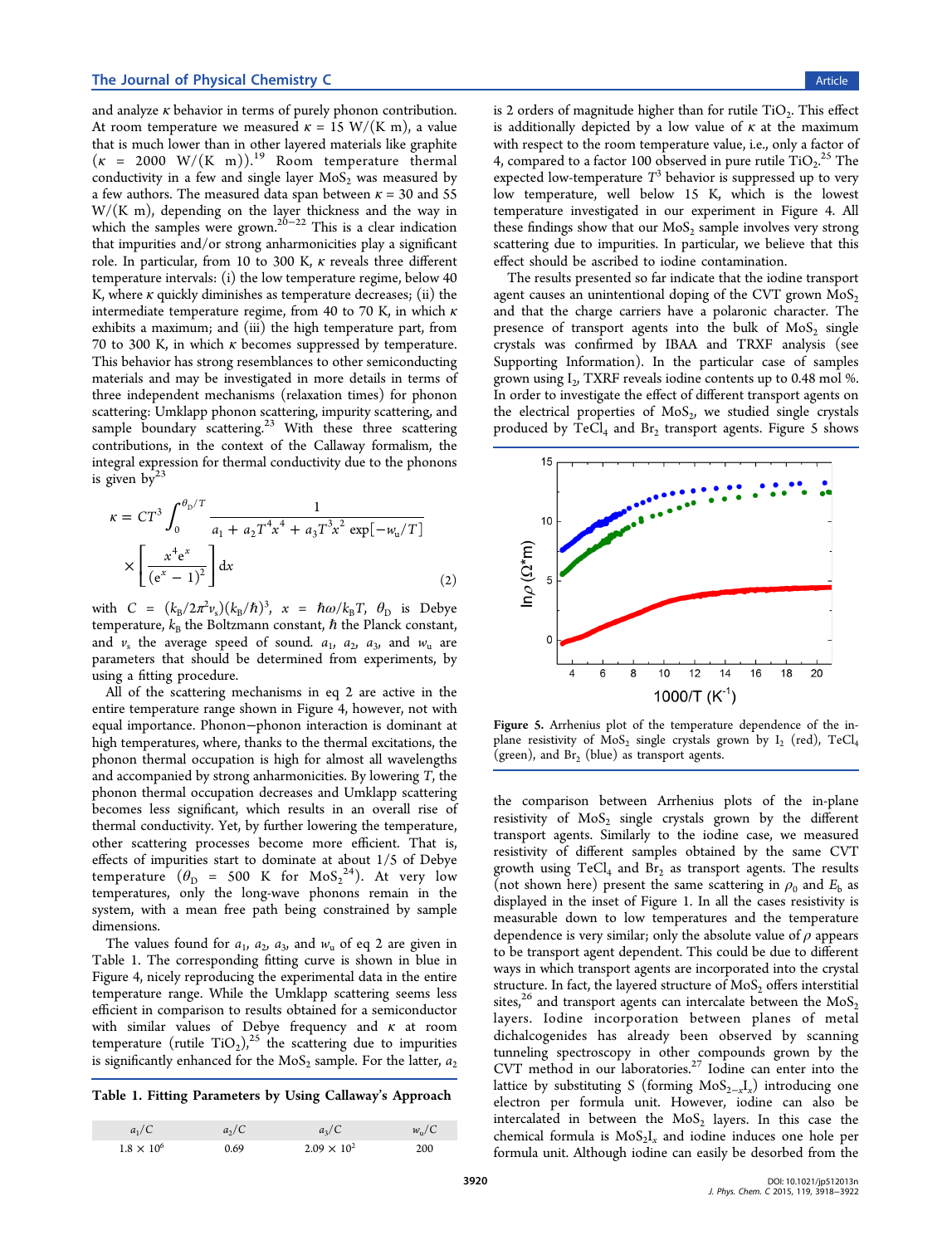<span id="page-3-0"></span>surface by extensive washing, the removal of substituted or intercalated  $I_2$  is more demanding. Probably, high temperature annealing in vacuum or in  $H_2S$  vapors would reduce its doping effect.

Contrary to the positive sign of Seebeck coefficient of  $MoS<sub>2</sub>$ grown with  $I_2$ , single crystals grown with TeCl<sub>4</sub> and Br<sub>2</sub> transport agents show values of  $S(300 \text{ K}) = -460 \mu\text{V/K}$  and  $S(300 \text{ K}) = -293 \mu\text{V/K}$ , respectively. Other authors previously reported that CVT growth employing  $TeCl<sub>4</sub>$  and Br<sub>2</sub> transport agents cause n-doping also in  $WSe<sub>2</sub>$  and  $MoSe<sub>2</sub>$  crystals.<sup>12</sup> However,  $WSe_2$  and  $MoSe_2$  samples grown with  $I_2$  transport agent display p- and n-doping at room temperatu[re,](#page-4-0) respectively.<sup>12</sup> Positive Seebeck coefficients were also observed in naturally grown  $MoS_2$  crystal.<sup>28</sup> However, none of these samples dis[pl](#page-4-0)ayed a change in S at low temperatures. The smooth transition from holes do[min](#page-4-0)ated transport to electrons dominated transport in our  $MoS<sub>2</sub>$  sample grown by  $I<sub>2</sub>$  indicate that both p and n type of charge carriers are present in the material. We showed before that iodine intercalation could give extra holes. Sulfur vacancies could be instead the cause of extra electrons, as it was observed in  $\text{WS}_2$ .<sup>13</sup>

In conclusion, we have shown that  $MoS<sub>2</sub>$  single crystals grown by the chemical vapor transp[ort](#page-4-0) method suffer from an unintentional doping by the transport agent molecules. Temperature-dependent electrical and thermal transport measurements clearly reveal the presence of defect and inclusions inside the material, as confirmed by our IBAA and TXRF studies. This shortcoming of CVT grown  $MoS<sub>2</sub>$  should be always taken into account in the discussion of its physical properties, especially when exfoliated  $MoS<sub>2</sub>$  single layers are foreseen for applications.

## **EXPERIMENTAL METHODS**

First,  $MoS<sub>2</sub>$  powder was synthesized by heating a mixture containing stoichiometric amounts of molybdenum (99.9% pure, Alfa Aesar) and sulfur (99.999% pure, Alfa Aesar) at 1000 °C for 7 days in an evacuated and sealed quartz ampule. The mixture was slowly heated from room temperature to 1000 °C for 12 h in order to avoid any explosion due to the strong exothermic reaction and the high volatility of sulfur. From this powder, MoS<sub>2</sub> crystals were grown using chemical vapor transport (CVT) with iodine, bromine, and tellurium tetrachloride as transport agent at ca. 5 mg/cm<sup>3</sup>. All quartz tubes used for vapor transport typically have an inner diameter of 16 mm and a length of 20 cm. The total powder charge is 5 g. A very slight excess of sulfur is always included (typically 0.5 wt % of the charge) to ensure the stoichiometry in the resulting crystals. The excess of sulfur is not incorporated into the dichalcogenide crystals but condenses as elemental sulfur onto the wall of the quartz tube at the end of the CVT process. The source and growth zones were kept at 1060 and 1010 °C, respectively, for 7 days in evacuated and sealed quartz ampules. After this time the furnace is turned off, a small fraction of the charge is transported toward the colder end of the tube, forming crystals with diameters of about 2−8 mm and thick tens of microns, with exception of TeCl<sub>4</sub>, where even 400  $\mu$ m thicknesses where observed. The resulting crystals were washed with acetone and dried in vacuum. X-ray diffraction study has shown that  $MoS<sub>2</sub>$  obtained in this way belongs to the 2H polymorphism (see Supporting Information).

Resistivity measurements in the ab-plane and along the c-axis were performed in a conventional four-probe configuration after evaporation of chromium/gold contacts. Sketches are

shown as insets in Figures 1 and 2. For the  $\rho_c$  configuration the outer large circle is the current lead and the point-like contact in the middle is the volta[ge](#page-1-0) ele[ct](#page-1-0)rode. For the thermoelectric power measurement the sample was anchored to a ceramic bar on which a temperature gradient  $(\Delta T)$  was generated by a small heater at one end. The  $\Delta T$  across the sample was measured by a differential chromel−constantan thermocouple attached to the sample (the details are described elsewhere<sup>29</sup>). Thermal conductivity  $(\kappa)$  was measured by the steady state method, using a reference sample to measure the heat cur[ren](#page-4-0)t through the  $MoS<sub>2</sub>$  single crystal as described elsewhere.<sup>30</sup>

# ■ ASSOCIATED CONTENT

#### **3** Supporting Information

Experimental details (SEM, XRD, TXRF, IBAA measurements). This material is available free of charge via the Internet at http://pubs.acs.org.

# ■ [AUTHOR INFOR](http://pubs.acs.org)MATION

## Corresponding Author

\*E-mail andrea.pisoni@epfl.ch (A.P.).

#### Author Contributions

A.P. an[d J.J. contributed equal](mailto:andrea.pisoni@epfl.ch)ly to this work.

#### Notes

The authors declare no competing financial interest.

## ■ ACKNOWLEDGMENTS

The research was supported by the Swiss National Science Foundation. The technical assistance of Dr. R. Gaal is gratefully acknowledged. We thank Stefano Pisoni for help in performing resistivity measurements. We thank N. M. Norbert and M. Cantoni for help in the crystals' characterization. This research project has been supported by the European Commission under the seventh Framework Programme through the "Research Infrastructures" action of the Capacities Programme, NMI3-II, Grant Agreement number 283883.

## ■ REFERENCES

(1) Friend, R. H.; Yoffe, A. D. Electronic-Properties of Intercalation Complexes of the Transition-Metal Dichalcogenides. Adv. Phys. 1987, 36, 1−94.

(2) Friend, R. H.; Beal, A. R.; Yoffe, A. D. Electrical and Magnetic-Properties of Some 1st Row Transition-Metal Intercalates of Niobium Disulfide. Philos. Mag. 1977, 35, 1269−1287.

(3) Sipos, B.; Kusmartseva, A. F.; Akrap, A.; Berger, H.; Forro, L.; Tutis, E. From Mott State to Superconductivity in 1T-TaS<sub>2</sub>. Nat. Mater. 2008, 7, 960−965.

(4) Wilson, J. A.; Disalvo, F. J.; Mahajan, S. Charge-Density Waves and Superlattices in Metallic Layered Transition-Metal Dichalcogenides. Adv. Phys. 1975, 24, 117−201.

(5) G.H.O.I. Chemistry and Organometallic; Springer-Verlag: Berlin, 1995.

(6) Mak, K. F.; Lee, C.; Hone, J.; Shan, J.; Heinz, T. F. Atomically Thin MoS<sub>2</sub>: A New Direct-Gap Semiconductor. Phys. Rev. Lett. 2010, 105, 1−4.

(7) Novoselov, K. S.; Jiang, D.; Schedin, F.; Booth, T. J.; Khotkevich, V. V.; Morozov, S. V.; Geim, A. K. Two-Dimensional Atomic Crystals. Proc. Natl. Acad. Sci. U. S. A. 2005, 102, 10451−10453.

(8) Radisavljevic, B.; Radenovic, A.; Brivio, J.; Giacometti, V.; Kis, A. Single-Layer MoS<sub>2</sub> Transistors. Nat. Nanotechnol. 2011, 6, 147-150.

(9) Yang, L.; Majumdar, K.; Liu, H.; Du, Y.; Wu, H.; Hatzistergos, M.; Hung, P. Y.; Tieckelmann, R.; Tsai, W.; Hobbs, C.; Peide, D. Y. Chloride Molecular Doping Technique on 2D Materials:  $WS_2$  and MoS2. Nano Lett. 2014, 14, 6275−6280.